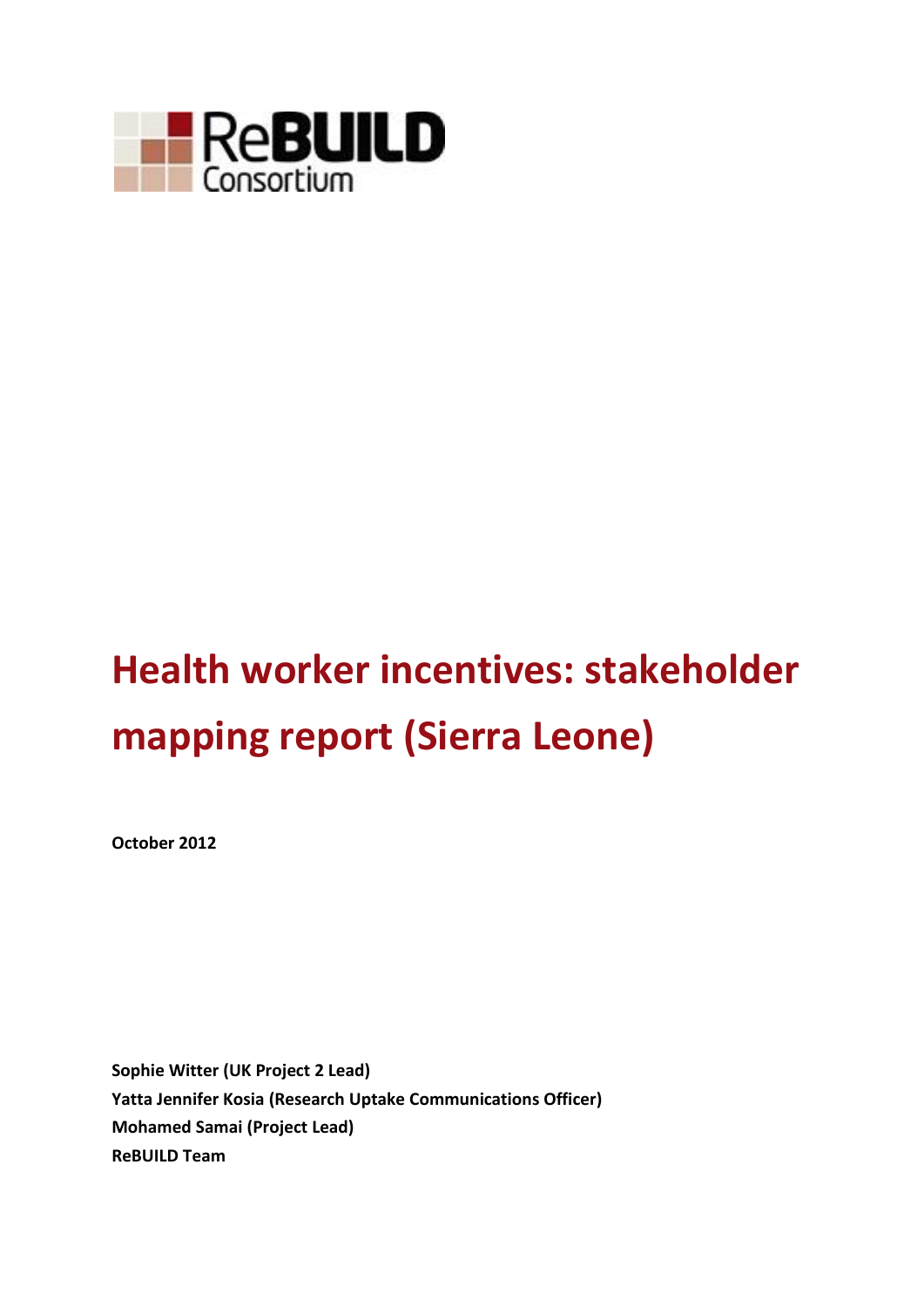## <span id="page-1-0"></span>**Contents**

# **Table of Contents**

| Annex 2. Questions for stakeholder mapping exercise, ReBUILD Sierra Leone, health |
|-----------------------------------------------------------------------------------|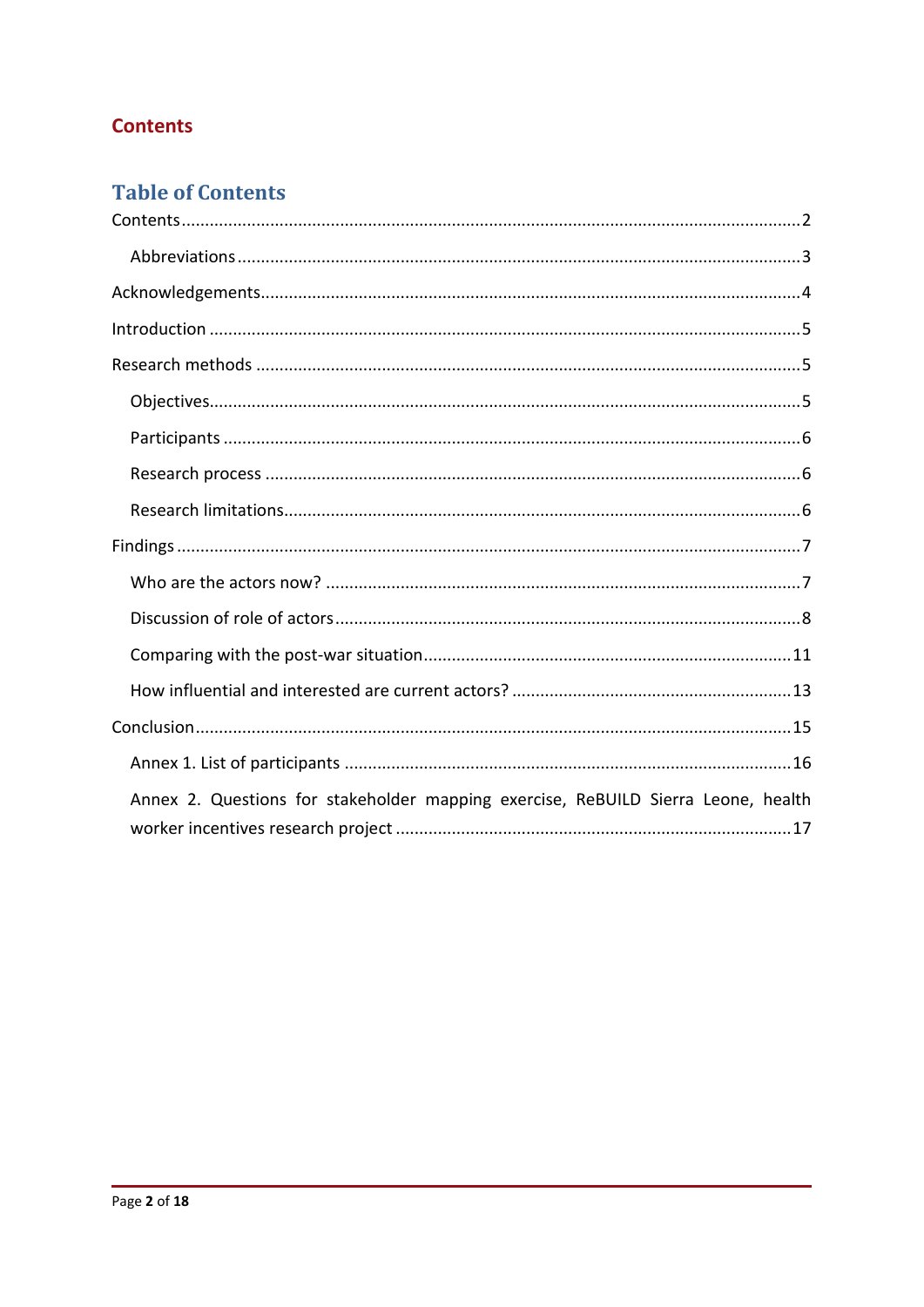### <span id="page-2-0"></span>**Abbreviations**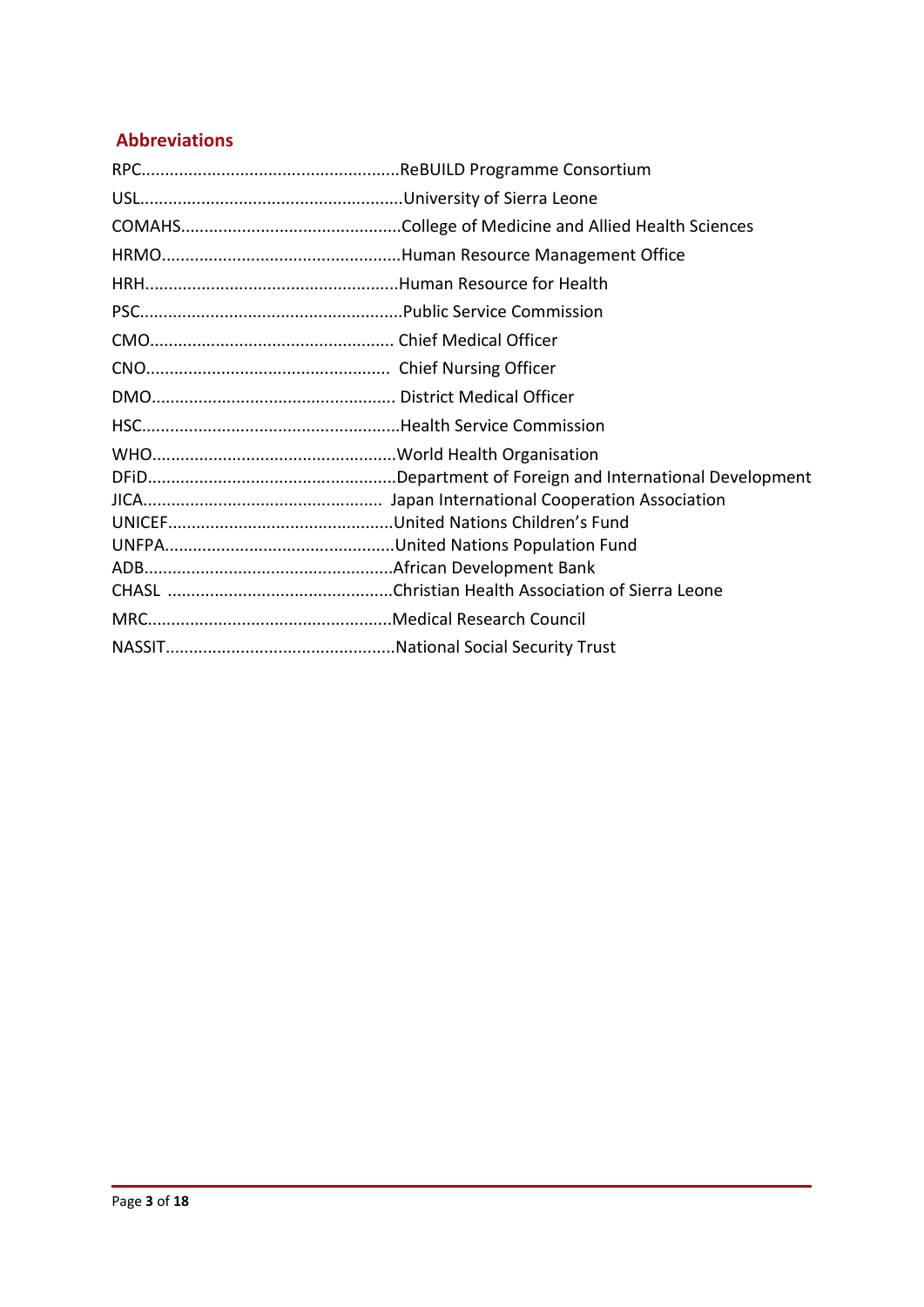## <span id="page-3-0"></span>**Acknowledgements**

This work was carried out as part of ReBUILD research programme (Research for building pro-poor health systems during the recovery from conflict), funded by the UK Department for International Development. Our thanks go to all who participated and offered us their views and expertise.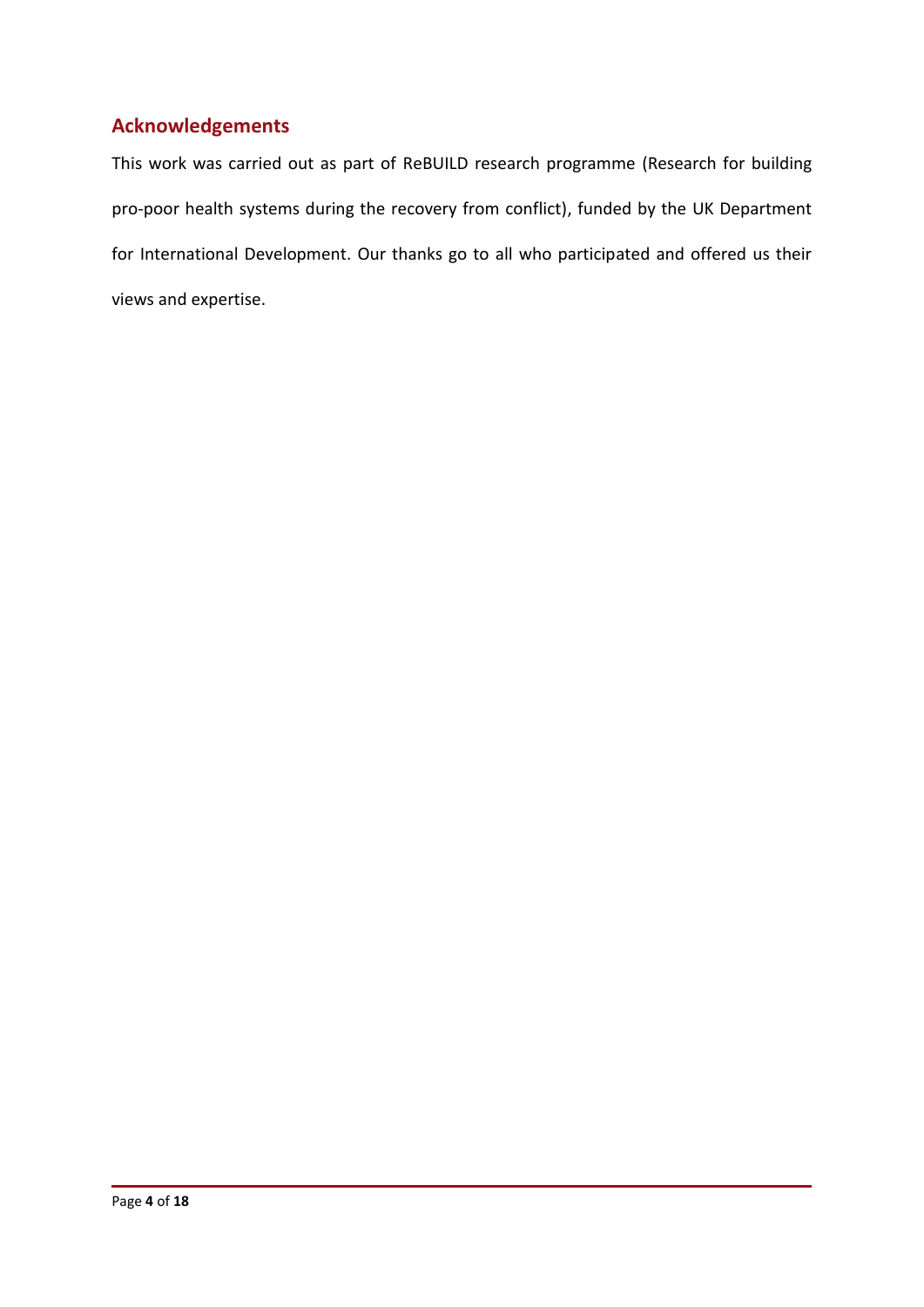#### <span id="page-4-0"></span>**Introduction**

ReBUILD is a six year research project funded by the UK Department for International Development. It aims to understand how to strengthen policy and practice related to health financing and how different health financing strategies affect the poorest households. It also seeks to understand how different innovations in human resource management and opportunities for reallocating roles among health professionals can lead to improved access to health care.

The ReBUILD research programme is focusing on health system development in post-conflict countries, to develop lessons for governments on how to make or recreate and sustain fair health systems. Countries of study include Sierra Leone, Uganda, Cambodia and Zimbabwe

During the inception phase in 2011, the ReBUILD team in Sierra Leone conducted a situational analysis to assist with the prioritization of research questions. This led to proposals for research being developed on three main areas: (1) Health Financing i.e. care and consequences of health care charges for poor households, (2) Health Workers Incentives and (3) Decentralization and Contracting . These studies are being conducted by the ReBUILD Team based at COMAHS, with support from Queen Margaret University in Edinburgh and the Liverpool School of Tropical Medicine.

The main goal of the Health Workers project is to understand the post-conflict dynamics for these workers – and ultimately how to reach and maintain incentive environments for them to support access to affordable, appropriate and equitable health services. The first research tool used within this project has been stakeholder mapping, which is the focus of this report.

#### <span id="page-4-1"></span>**Research methods**

#### <span id="page-4-2"></span>**Objectives**

The overall objective of the **stakeholder mapping** better is to understand the key actors who have influenced policy and practices in human resources for health in Sierra Leone over the post-conflict period. This has three purposes: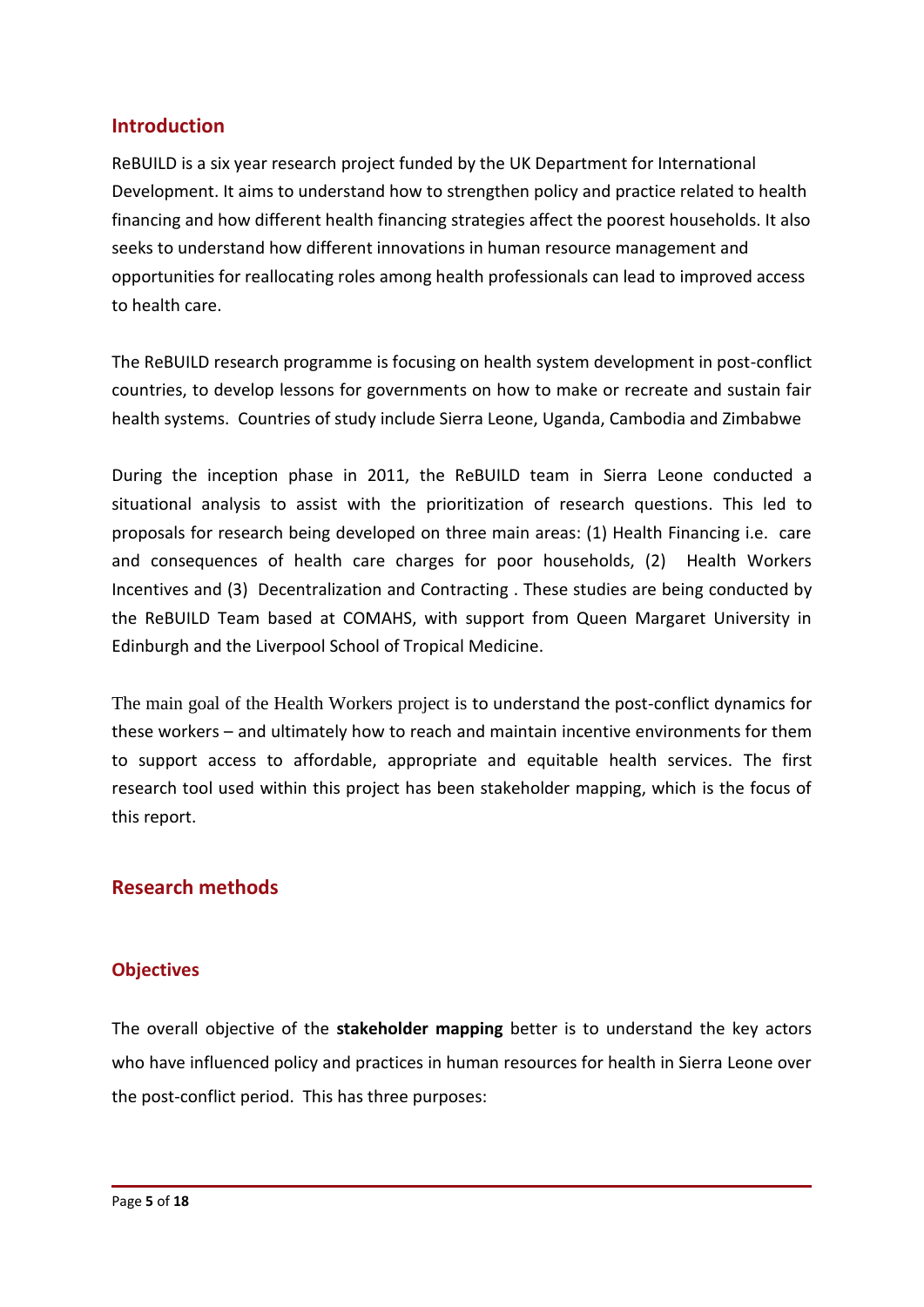- 1. To contribute to our understanding of the drivers of HR policy and practice over the period of 2000-2012 (and perceptions of these drivers by key players)
- 2. To identify individuals to contact with whom to conduct more in-depth interviews as part of the research process
- 3. To help ReBUILD to target research messages effectively when findings are available

#### <span id="page-5-0"></span>**Participants**

The stakeholder mapping took place in Freetown on the 11th October 2012. Participants were selected for invitation based on an initial brain-storming of the research team. They included key individuals within the Ministry of Health and Sanitation (MoHS), regulatory bodies, public autonomous bodies involved in the human resource field, training institutions, development partners, NGOs and district medical officers etc. The meeting focused on national level participants as this is believed to be the main locus for decisionmaking on human resources policies. A list of the posts of those who participated on the day can be found in annex 1.

#### <span id="page-5-1"></span>**Research process**

A set of questions were prepared to guide the discussion (see annex 2). These questions were structured as follows:

- Identifying current actors in relation to HR policy and practice in Sierra Leone
- Probing their roles and inter-relationships
- Understanding the changes in these over the period since 2000
- Plotting the actors according to their perceived influence and interest in this field

These questions were used to guide a group discussion, with the aim of revealing consensus and different perspectives on issues.

#### <span id="page-5-2"></span>**Research limitations**

Two main limitations were noted.

1. The day of the stakeholder mapping coincided in a political rally, organized after invitations had been issued. Consequently, the session was relatively brief (3  $\frac{1}{2}$  hours), which limited the extent to which some topics could be probed. In particular, roles and inter-relations were described fairly sketchily. Mapping of actors in 2002, after the war, was also not attempted for reasons of shortage of time.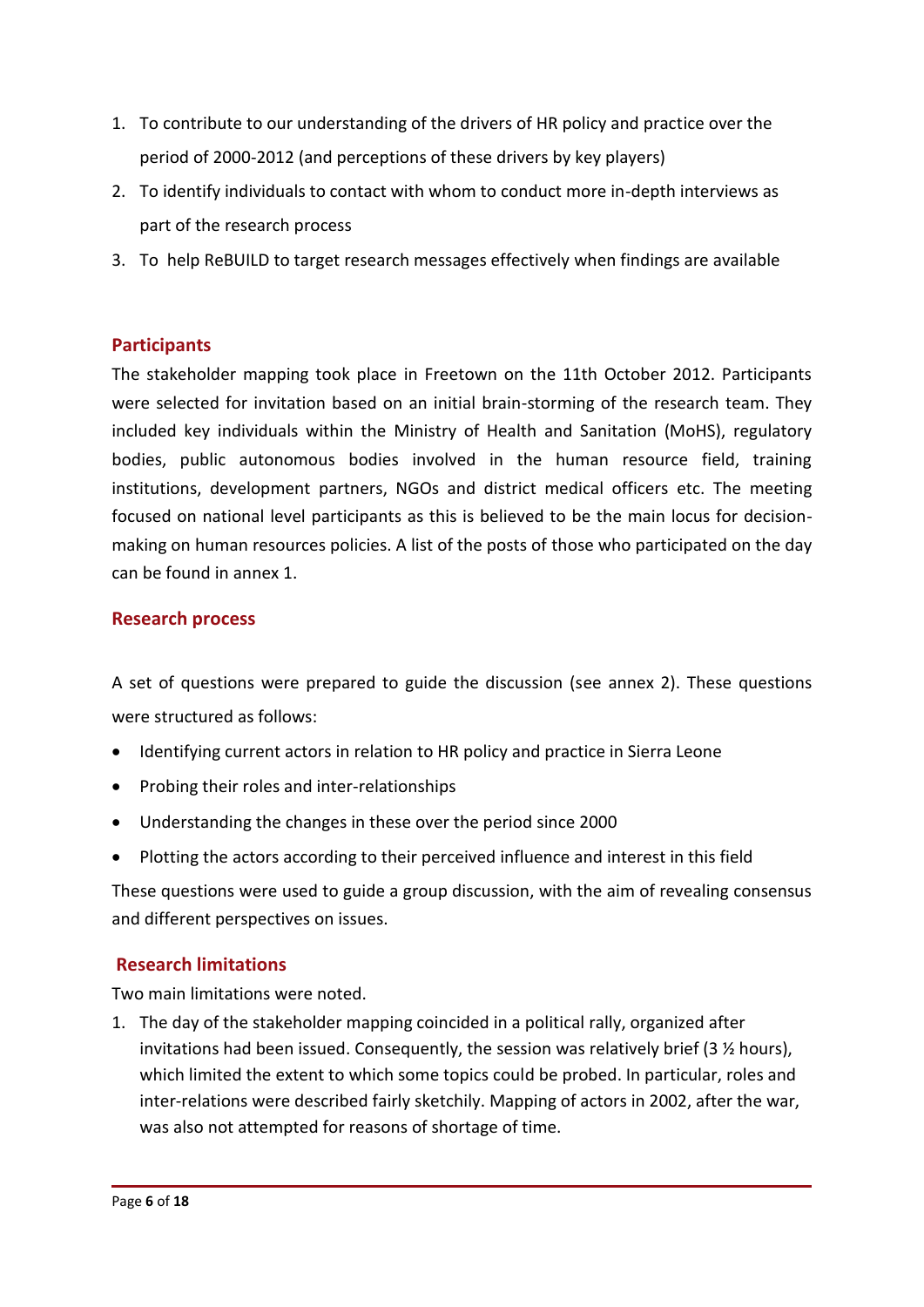2. The participants who attended provided a strong representation of Ministry officials, public bodies and regulatory agencies. However, development partners (donors and NGOs) were absent or poorly represented. This has to be borne in mind when reading the findings.

## <span id="page-6-0"></span>**Findings**

#### <span id="page-6-1"></span>**Who are the actors now?**

A list of key actors in relation to HRH policy and practice in Sierra Leone were brainstormed by the group as a whole. They are presented by category below. Actors were conceived as positions or organizations, rather than individuals.

Within the MoHS:

- Permanent Secretary
- Chief Medical Officer
- Chief Nursing Officer
- Directorate of Planning
- Director of HR
- Director of Training
- Training coordinator
- Director of Financial Resources

Other Ministries and public bodies:

- Health Service Commission
- HRMO
- Ministry of Labour
- Ministry of Finance
- Ministry of Education
- **NASSIT**

#### Political bodies:

- Parliamentary Committee for Health
- Minister's Office
- President
- Local councils

#### Regulatory bodies:

- Chair of Medical and Dental Council
- Nurses & Midwives Board
- Pharmacy Board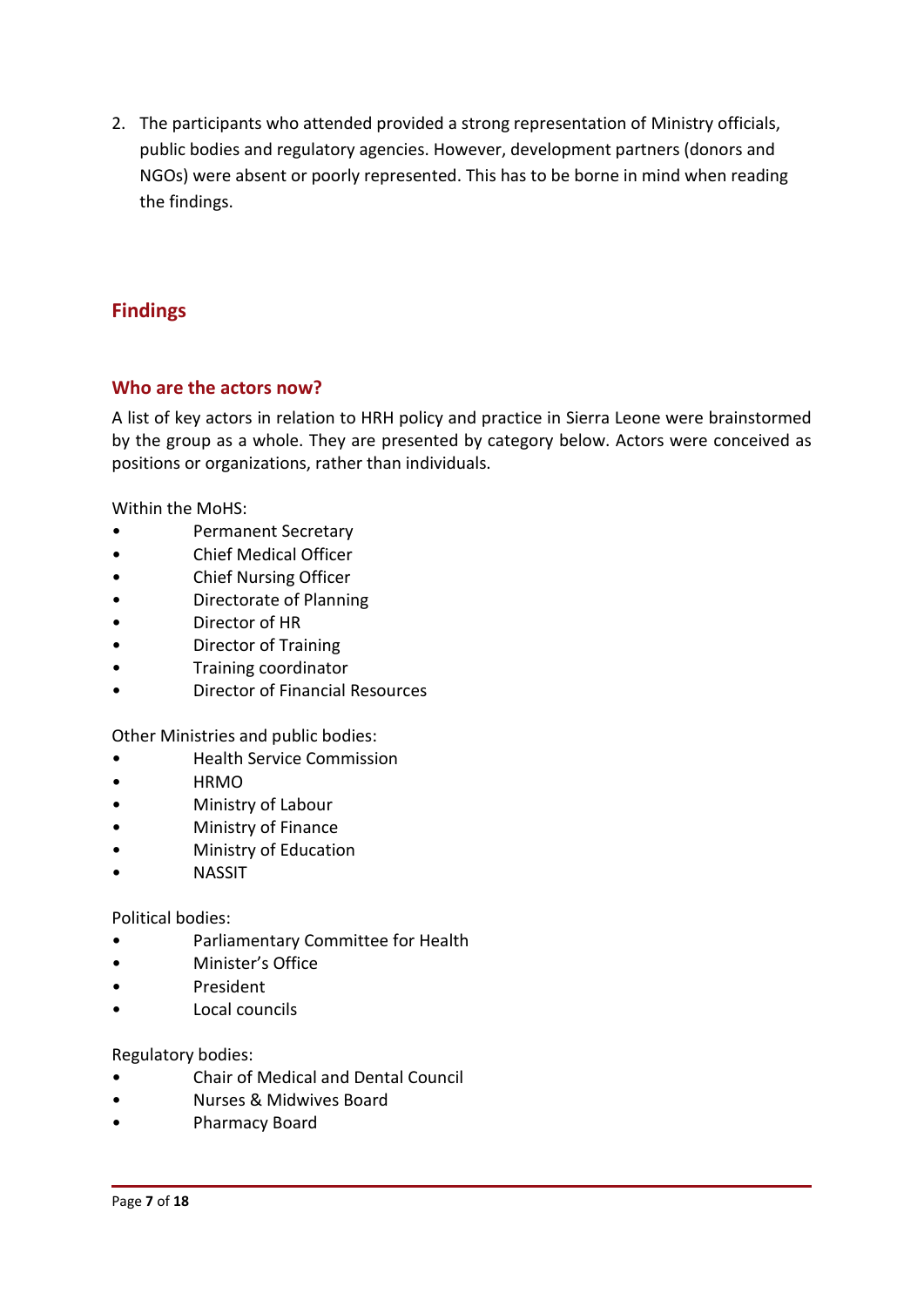Training institutions:

- The University of Sierra Leone
- COMAHS
- Midwifery training schools

#### Donors:

- WHO
- DFiD
- Global Fund
- JICA
- UNICEF
- UNFPA
- ADB
- World Bank
- EU
- •

NGOs:

- Local NGOs such as MRC
- International NGOs such as Save the Children
- Umbrella grouping and coalitions, such as the Health Coalition and Health Alert

#### Private sector:

- Limited representation for private for profit sector
- CHASS represents the mission sector

#### <span id="page-7-0"></span>**Discussion of role of actors**

#### *Ministry and public bodies*

Within the MoHS, there has been a shift of power, as some perceive it, from the 'technician' (headed by the Chief Medical Officer - CMO) to the 'administrators' (headed by the Permanent Secretary - PS). The roles within the MoHS are apparent from their titles but are rated variably, in terms of interest and influence (see below).

The Human Resource Management Office (HRMO) – this used to be called 'The Establishment Office' – is the employer of all public sector workers. It acts as a clearing house for the Public Services Commission (PSC). It deals with the higher level staff (grades 7- 14). Grades 1-6 are handled by PSC. Many of its functions (for health personnel) will be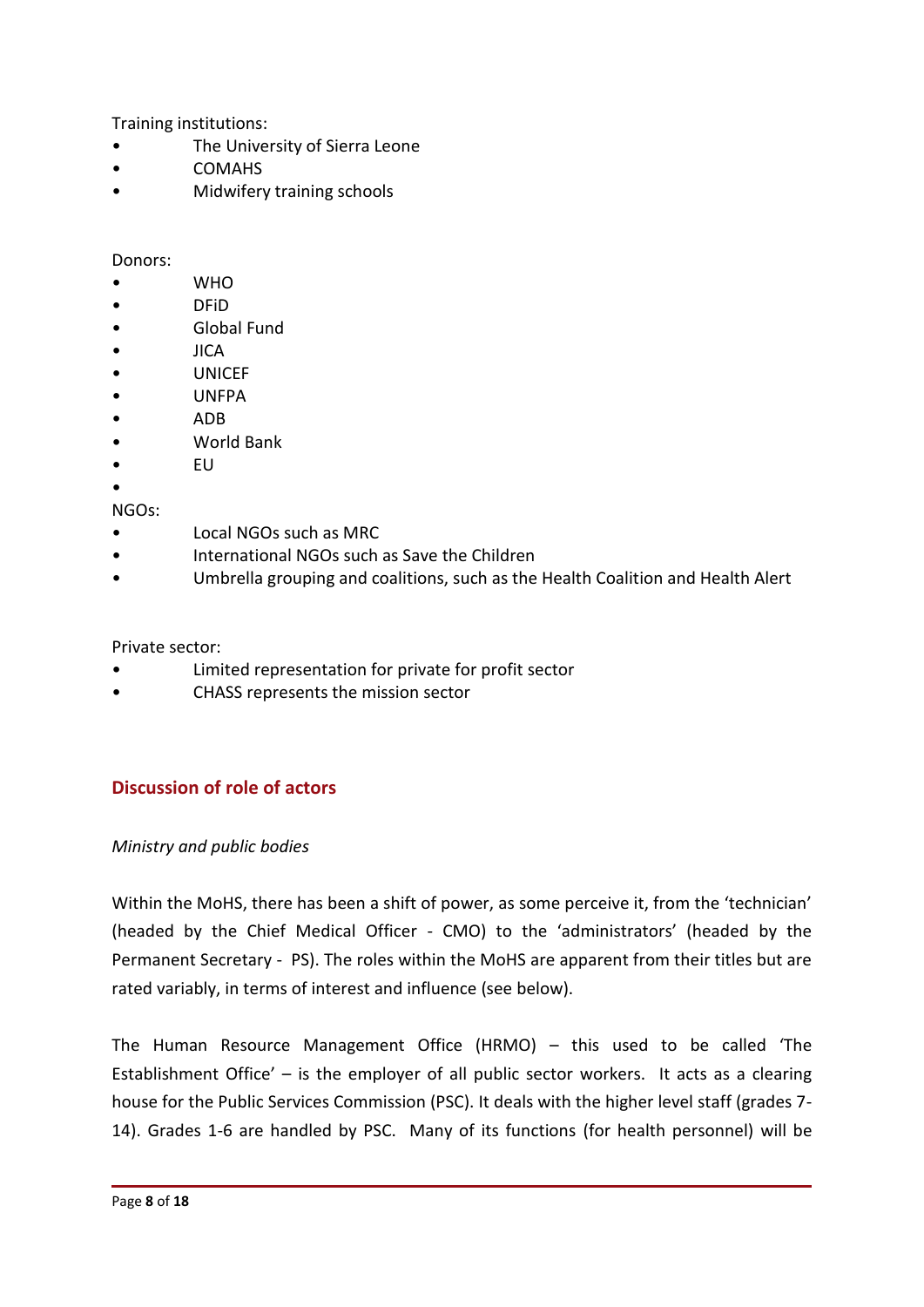delegated to the recently established Health Service Commission (HSC), whose role is not entirely clear at this moment. It will be linked to the Ministry but will be independent. It should take over responsibility for all professionals.

The regulatory bodies maintain lists of registered practitioners. There is currently a gap for CHOs. There is discussion of creating a body to regulate all health professionals, to avoid the multitude of potential regulatory bodies.

The Ministry of Labour (MoL) – consults with the Employers' Federation and the Labour Congress (Health Workers' union) in a tripartite arrangement.

The National Social Security Insurance Trust (NASSIT ) currently collect contributions from health staff (5% of basic salary; 10% from employer) for pensions (lump sum and pension) and death-in- service & invalidity benefits. All civil servants have to join and there are also private voluntary contributors (e.g. health NGOs). In the future, it is planned that NASSIT will have a role in developing social health insurance in Sierra Leone (SLASHI).

#### *Development partners*

As the group did not include any donors, the perspectives on donor roles were quite limited. Two main donors are supporting salaries for HWs (DFID and the Global Fund). WHO funds training and also provides technical support. A large number focus on training, including UNICEF, UNFPA, the ADB, and JICA. The World Bank is supporting Performance Based Financing (PBF). The EU provides support via WHO.

Non-Governmental Organizations (NGOs) were reported to be very instrumental in the development of the three main documents which currently frame HRH issues (the HR policy; strategic plan; and performance based financing). The contributions of the NGOs in the health partners working group was noted. In addition, NGOs and coalitions of NGOs are now playing an important role as the 'eyes and ears' of the government on the ground – monitoring staff attendance in facilities, for example, or whether staff have taken up postings. The HR Directorate trains them in monitoring, though this is not entirely uncontroversial – some group members felt that M&E should be done by the MoHS, not by outside organizations.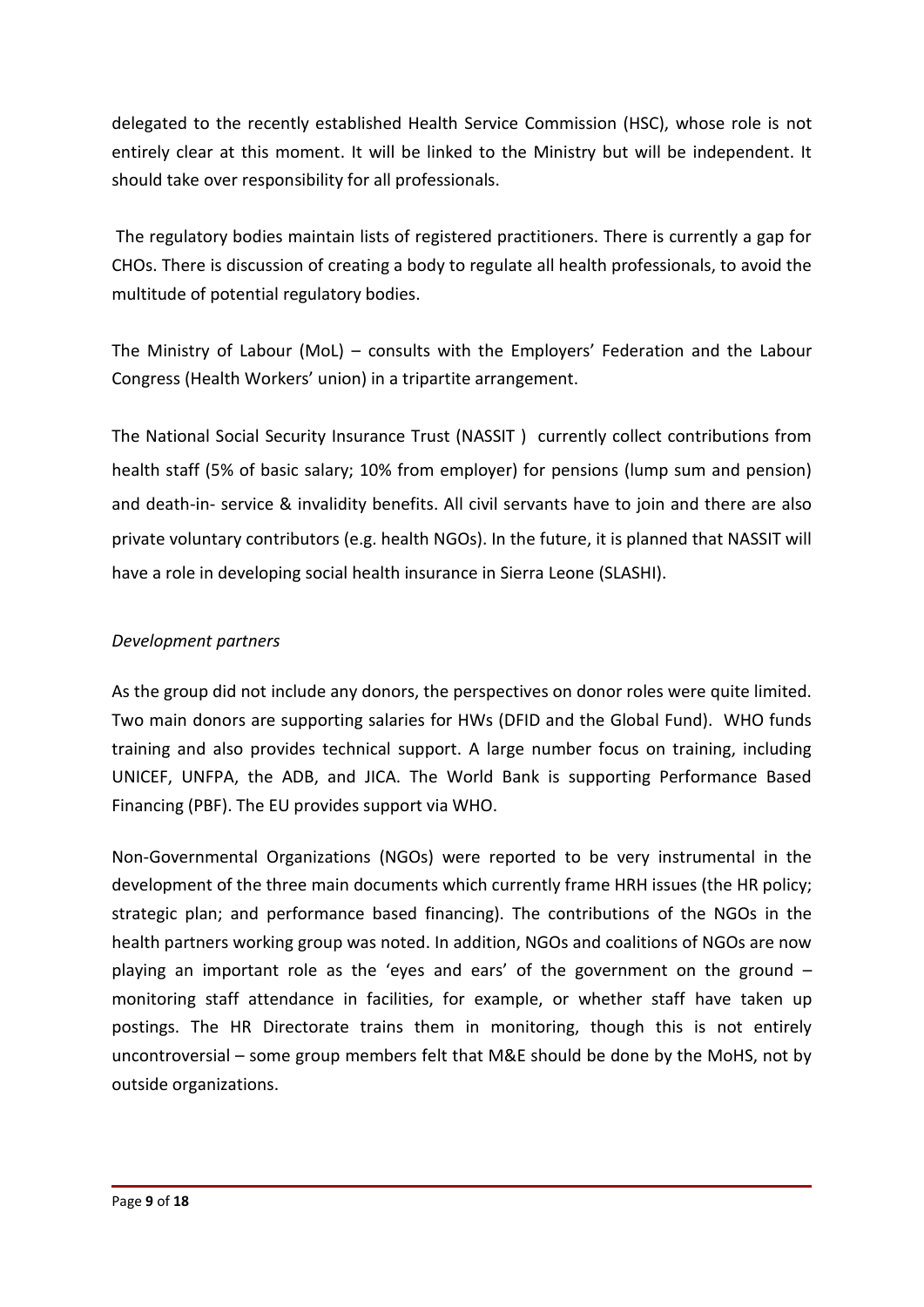After the war, NGOs paid higher salaries and attracted staff from the public sector. However, some then left or their funding declined and the government had to re-employ the staff they left. This was seen as unsatisfactory, so staff in NGO-supported centres now remain in public employment, with NGOs paying top-ups.

#### *Political bodies*

HR was meant to be devolved to the local councils from 2004 but this has not yet taken place fully. Similarly, they are meant to be responsible for monitoring but are not yet active. Staff are employed and paid centrally. They are also promoted centrally so that it is hard for councils to monitor their performance. There is no power as yet to dismiss them etc.

Some advocate local hiring and training as an effective way of improving retention. This is now being done for nurses (SECHNs). The interest of the local councils are variable – some districts (like Western) were reported to be engaged, but other districts not.

For PBF, the councils are meant to do quarterly monitoring and HR attendance is a crosscutting indicator, so there is some role for councils in relation to that now, though it may not be that effective yet.

In relation to national political bodies, the President and Minister are obviously influential. The Parliamentary Committee for Health takes decisions on Acts, such as setting up the HSC. It can cross question the CMO or other officials. It was not however accorded a high score for influence in the exercise (see below).

#### *Private & mission sector*

Half of the nurses who work in the public sector are also working in the private sector. However, the private sector is not well organized or represented. Private HWs fall under the regulatory bodies as they have to have registered to open a clinic. However, there are many unauthorized clinics. Moreover, information is lacking on the private sector – even basic information such as their number, how they are funded and what quality of care they provide.

When public salaries were very low, staff flowed into the private sector. But as soon as the pay rose, they drifted back. Some work in private sector due to the delays of recruitment into the public sector.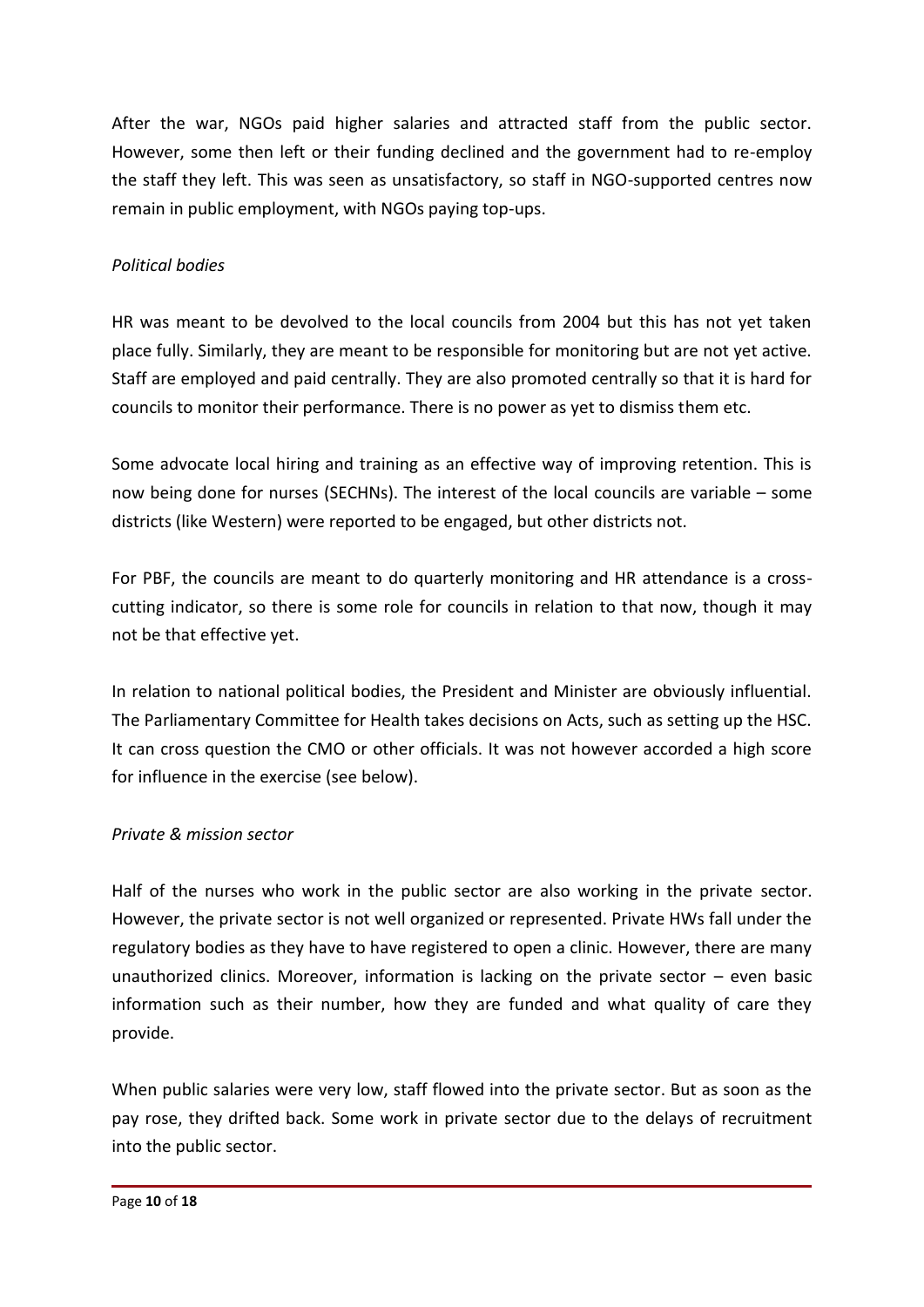The Christian Health Association of Sierra Leone (CHASS) represents the mission sector. Mission hospitals are often in underserved areas, and many have public sector staff who have been seconded there. On the whole, they have lost their overseas subventions and so are more in need of government support.

#### <span id="page-10-0"></span>**Comparing with the post-war situation**

'After the war it was complete chaos. The NGOs came and went to difficult areas. They employed the nurses directly, without even consulting the Ministry. There was not even an HR directorate in place in the Ministry. Some of them identified where they wanted to go, without consulting the Ministry. They never presented any budget. But this was a war. We had to bend backwards in the Ministry. But after the war, these problems came up  $-$  the nurses lost their jobs. The capacity of government to absorb them then was nil. But with time, we managed'.

In those days there was only a manager of HR, under Planning and Information. (The Director of HR was only appointed in 2010.) However, these other posts were in place – the CMO, PS, CNO. The regulatory bodies were also in place – these government outfits remained from before the war, but with less capacity. The structures were similar to now but the processes different.

There are more checks and balances now, e.g. the regulatory bodies are able to vet people coming in to work, whereas during the war, some NGOs brought in unqualified staff.

After the war, recruitment and training were very haphazard. There was temporary training to fill the gaps – many were taken on after very short trainings. The Ministry of Health was doing most of the training then, but over time the Ministry of Education (MoE) has taken on this role (since 2005). The School of MCH Aides and Midwifery is under the MoHS but all others are under the MoE. This is difficult for students, as they used to get stipends and now pay fees.

Decentralisation has been another big change - the District Councils were created in 2004.

Some feel that there have also been changes to postings. Before the war, staff were transferred to rural areas routinely which was criteria for promotion but that has faded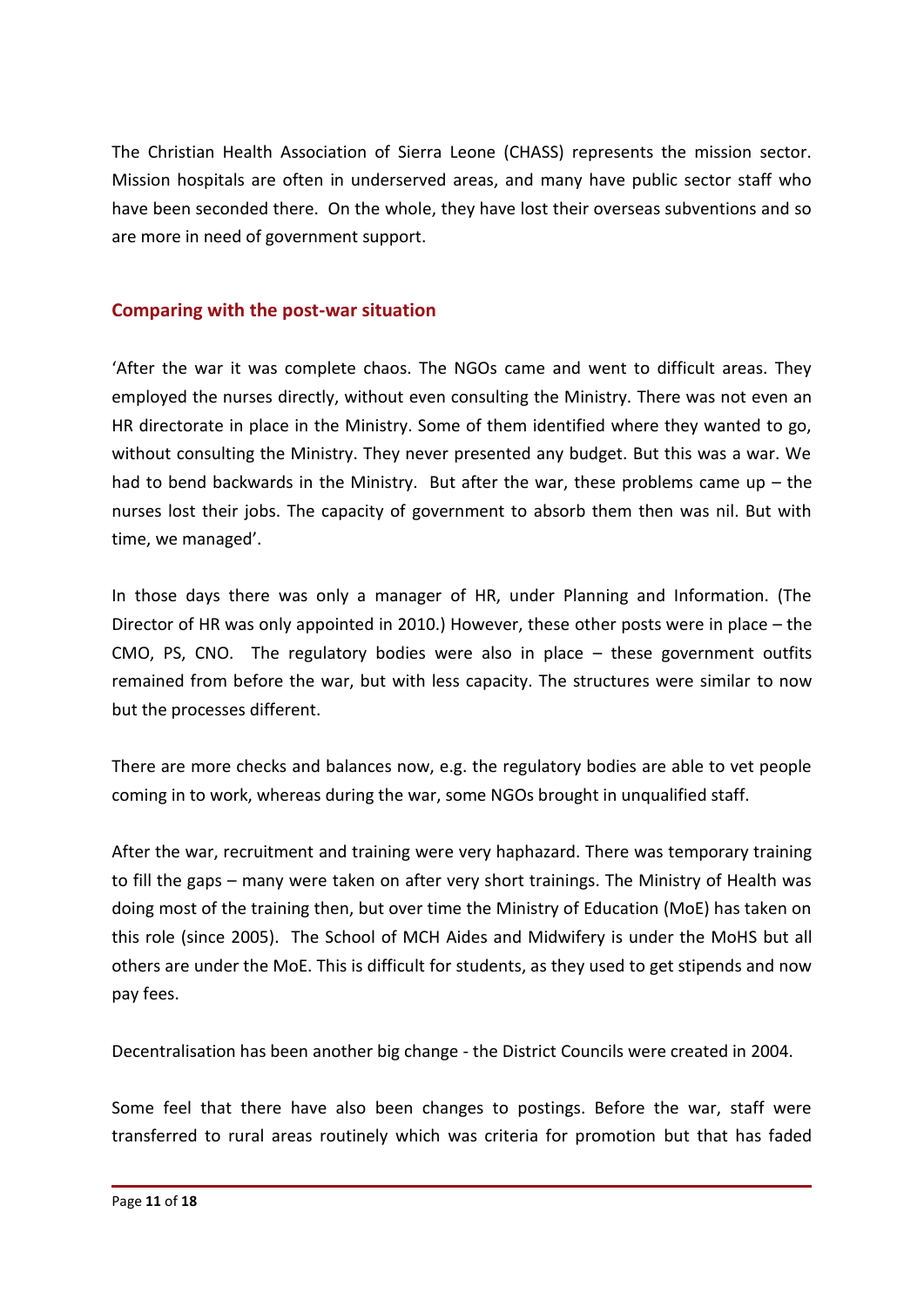away. It used to be more disciplined. There is also, according to some, more political interference now.

'When you transfer someone, politicians come and stop you (MPs, Ministers etc). The CMO can't do his job well. Transfer is not a form of victimisation – it is part of your conditions of service'.

There has also been a change in cadres – e.g. the replacement of TBAs (before the war) with MCH Aides. Some feel that there has also been a change in quality of personnel – that task shifting is watering down the quality of the staff in posts.

During the war, staff charged fees for service. Now there are no or low fees for service, which undermines staff desire to go to remote areas. But now there is a remote area allowance, which is relatively recent.

How have donors changed? NGOs and donors like GAVI used to pay salaries direct to staff in districts. They also offered better working conditions. Others, like the Bank, employed staff in project management implementing units but opposed top-ups to public sector staff.

After the war, there was no formalised contribution to the MoHS by donors. Now, since 2011, there is a Compact (linked to IHP+) and in general there is more coordination, including a Joint Programme of Work and Funding (JPWF) and a move towards basket funding. This shift is mostly beneficial but has adverse effects too – e.g. supplies and logistics were more timely when donors supplied direct. However, there used to be wastage as some districts were double-supported by donors. But now with the JPWF, the Ministry makes sure that allocation to districts is more rational. This has been a gradual process  $-$  it has taken ten years.

At the council level, there is now one council health plan, which links all of the previous disparate NGO plans. This is aggregated up to national level as well. The National Health Sector Strategic Plan which launched in 2008 was part of the shift towards greater harmonisation. There is now a better plan for HR – 'we know who we need and where'.

Civil society has also seen great changes – it hardly existed after the war.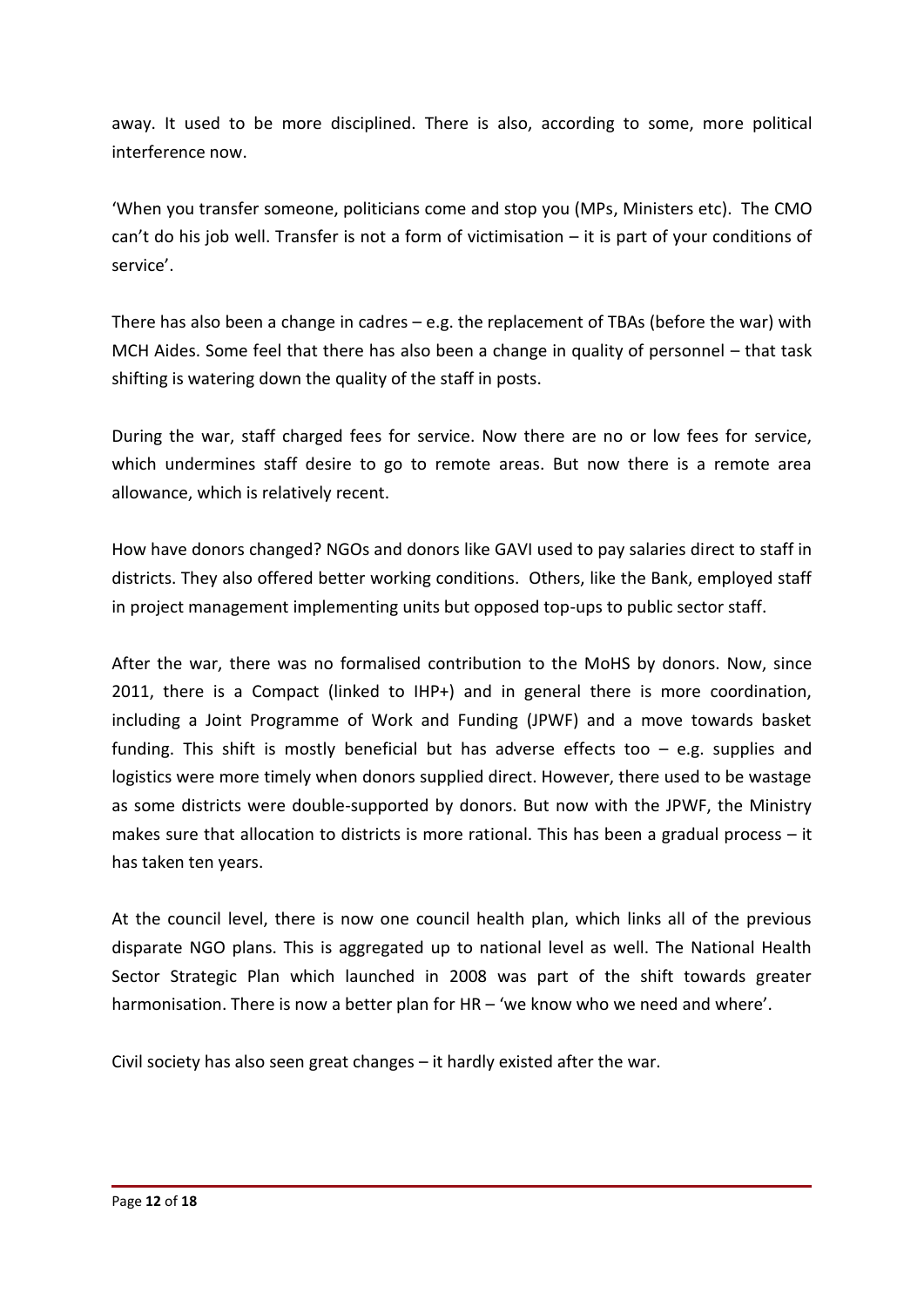#### <span id="page-12-0"></span>**How influential and interested are current actors?**

The placing of the different actors is shown in Figure 1. (Scores range from low at 1 to high at 5.) Participants agreed to score according to ACTUAL influence and interest – not according to the level of influence or interest which the actors ought to have in principle. For example, the PS is responsible for all things affecting HR, and so should be interested, but was seen as having too many commitments (and was therefore accorded an interest score of 4). Conversely, some felt that the CMO is the most important person for HRH – the lead technical person. But his influence is undermined now and he is overruled, leading to an influence of 4, but interest of 5. The CNO was seen to be in a similar position – previously powerful but now less so

In the top right quadrant (those with greatest influence and interest) were placed the donors, the Minister (the President was not ranked as this was considered too political), and the HRMO/PSC (all with scores of 5, 5).

The most extreme example in the top left (high influence, low interest quadrant) was the Parliamentary Committee, with a lowly 1 for interest, though its influence was assessed at 4.

#### **Figure 1 Plotting actors for influence and interest**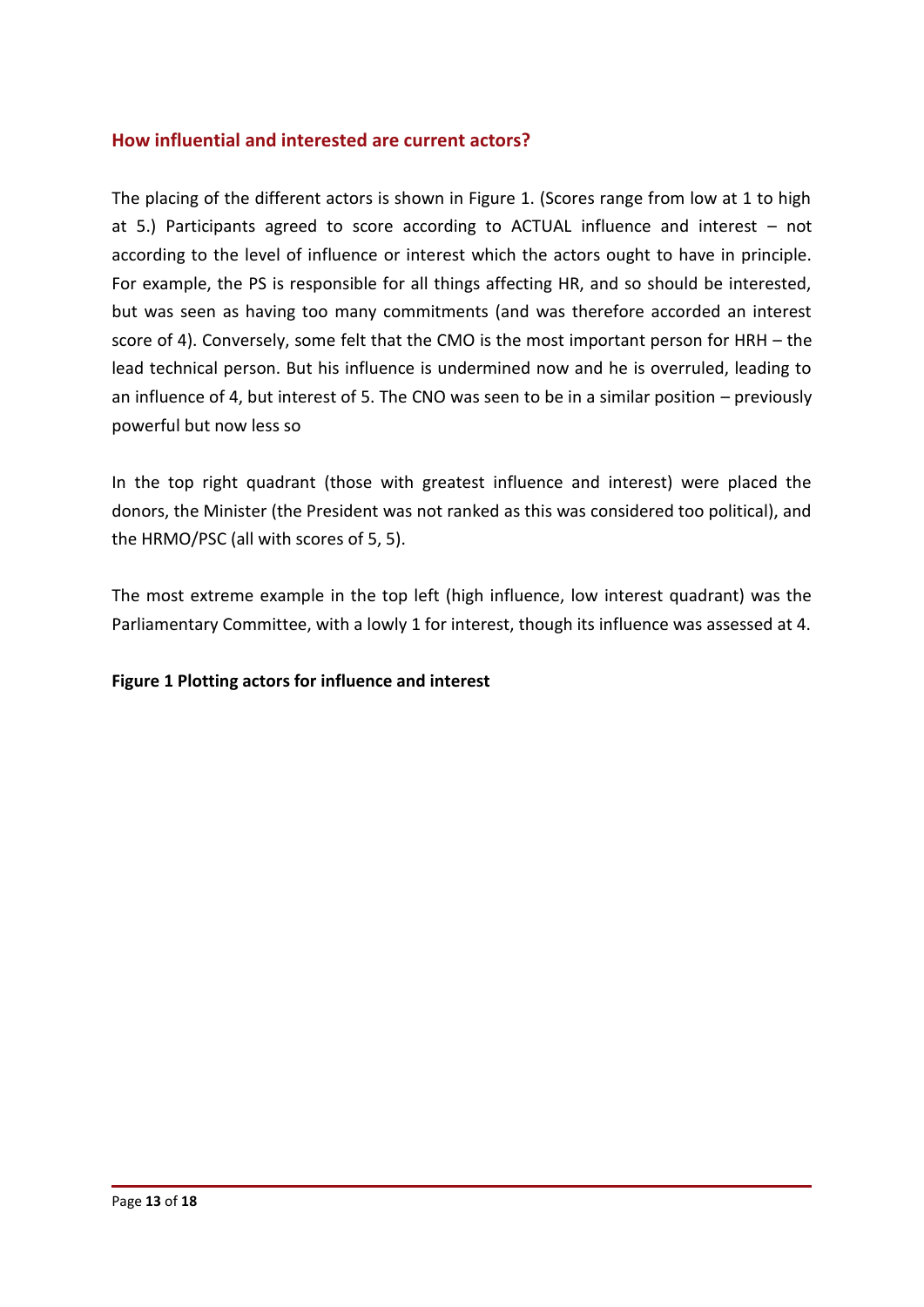

Despite the recognition of their contribution mentioned above, the score given to NGOs as a group for influence was relatively low, suggesting that their role may be changing now that Sierra Leone is moving out of its post-conflict phase. They and the FBOs are grouped into the bottom right quadrant (high interest, low influence).

The regulatory councils and training institutions were also regarded as interested but relatively lacking in influence.

For the local councils, there were very divergent views on their influence and interest. Some were seen as very interested (e.g. Western and Bo) but others not.

As all actors were selected for playing some kind of role in relation to HRH, it is perhaps unsurprising that none are situated in the middle of the bottom left quadrant (low influence and low interest).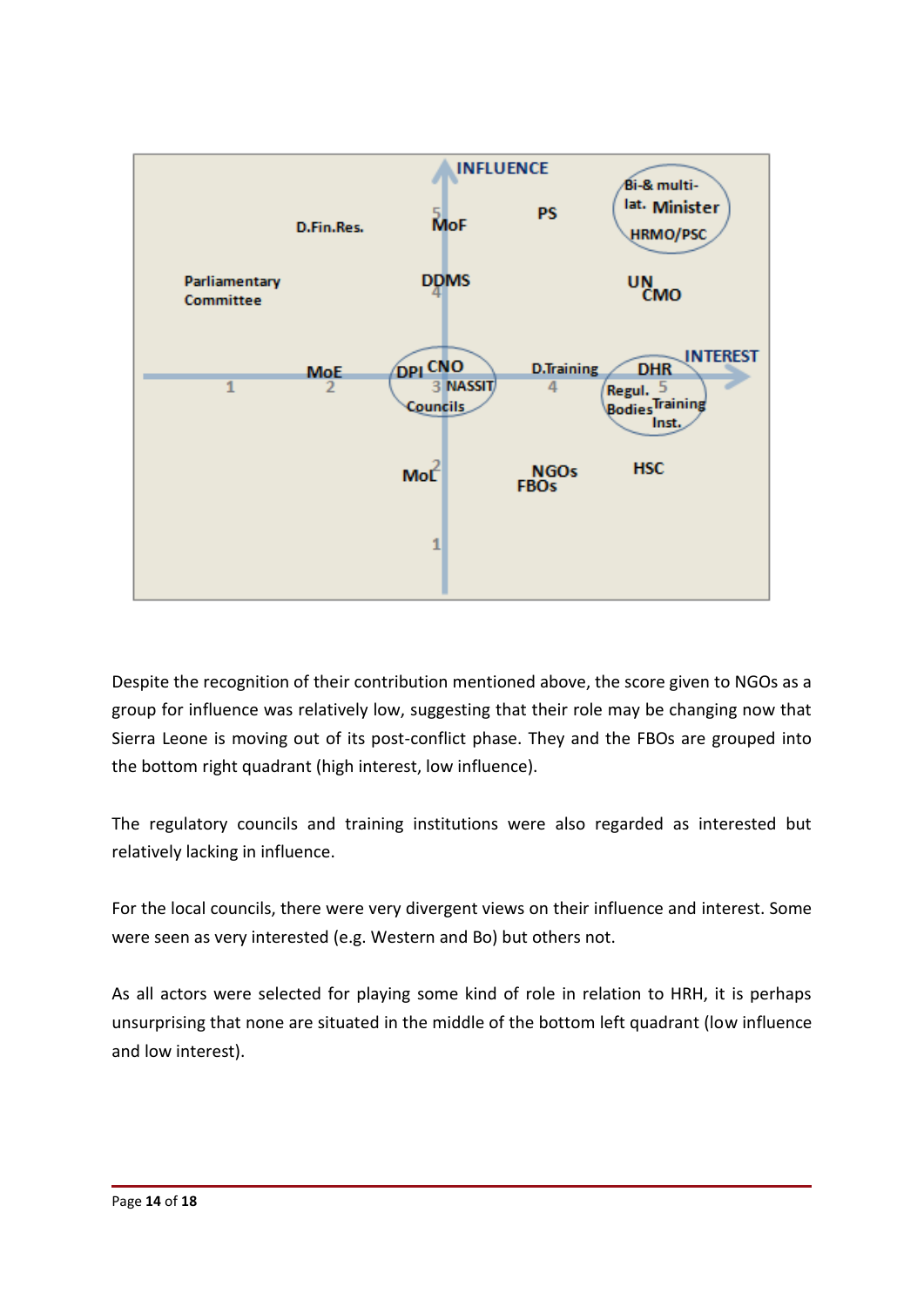## <span id="page-14-0"></span>**Conclusion**

This exercise was just a preliminary step in identifying and defining the role of some of the key actors in human resources policy and practice in Sierra Leone. Due to time limitations and the absence of some key constituencies, the probing of roles and inter-relationships was relatively superficial. However, the process will be deepened through other tools, including document review and key informant interviews. This first stage has provided insights into some of the players, some of the changes which have occurred, and some of the perceptions of dynamics between players.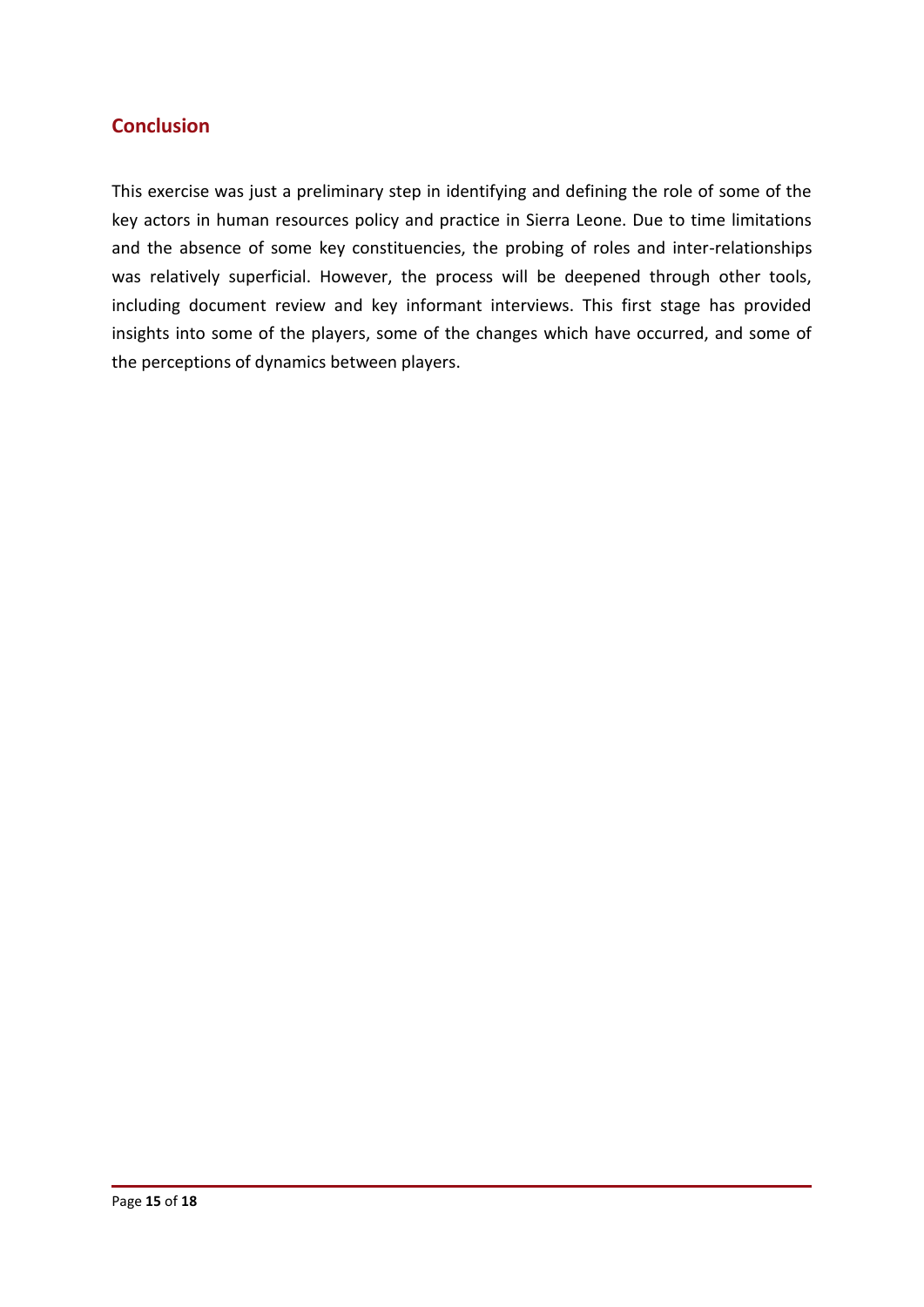# <span id="page-15-0"></span>**Annex 1. List of participants**

| No. | Name                    | Designation                                  |
|-----|-------------------------|----------------------------------------------|
| 1.  | Dr. Heidi Jalloh-Vos    | <b>HPM-MRC</b>                               |
| 2.  | Dr. Mohamed Bawoh       | Lecturer, COMAHS                             |
| 3.  | Moinina Momoh           | Admin. Officer, MoHS                         |
| 4.  | Abdul Karim Conteh      | <b>MLSS</b>                                  |
| 5.  | Dr. Arthur C. Williams  | Medical and Dental Council SL                |
| 6.  | Amanatu Kamara          | <b>NASSIT</b>                                |
| 7.  | Emile Koroma            | HR Manager, MoHS                             |
| 8.  | Elizabeth Lemor         | <b>Principal PHS</b>                         |
| 9.  | Prince E O Cole         | Director of HR, MoHS                         |
| 10. | <b>Winston Webber</b>   | Ag. Deputy Registrar, COMAHS                 |
| 11. | S S Alie-Korosa         | Chief Education Officer, MEST                |
| 12. | Sr. Christiana Massally | Sr. Public Health Sister                     |
| 13. | W. Johnson              | <b>PBSL</b>                                  |
| 14. | Sophie Witter           | ReBUILD UK Project 2 Lead                    |
| 15. | Maria Bertone           | <b>ReBUILD UK</b>                            |
| 16. | Dr. Joseph Edem-Hotah   | ReBUILD PI, SL                               |
| 17. | Dr. Mohamed Samai       | ReBUILD deputy PI, SL                        |
| 18. | Amara B. Katta          | <b>ReBUILD Administrator</b>                 |
| 19. | Rogers Amara            | <b>ReBUILD Quantitative Research Officer</b> |
| 20. | Yusuf Jimmy             | <b>ReBUILD Qualitative Research Officer</b>  |
| 21. | Yatta Jennifer Kosia    | ReBUILD Uptake Communications Officer        |
| 22. | <b>Alfred Samai</b>     | <b>COMAHS</b>                                |
| 23. | Nabieu Yambasu          | <b>COMAHS</b>                                |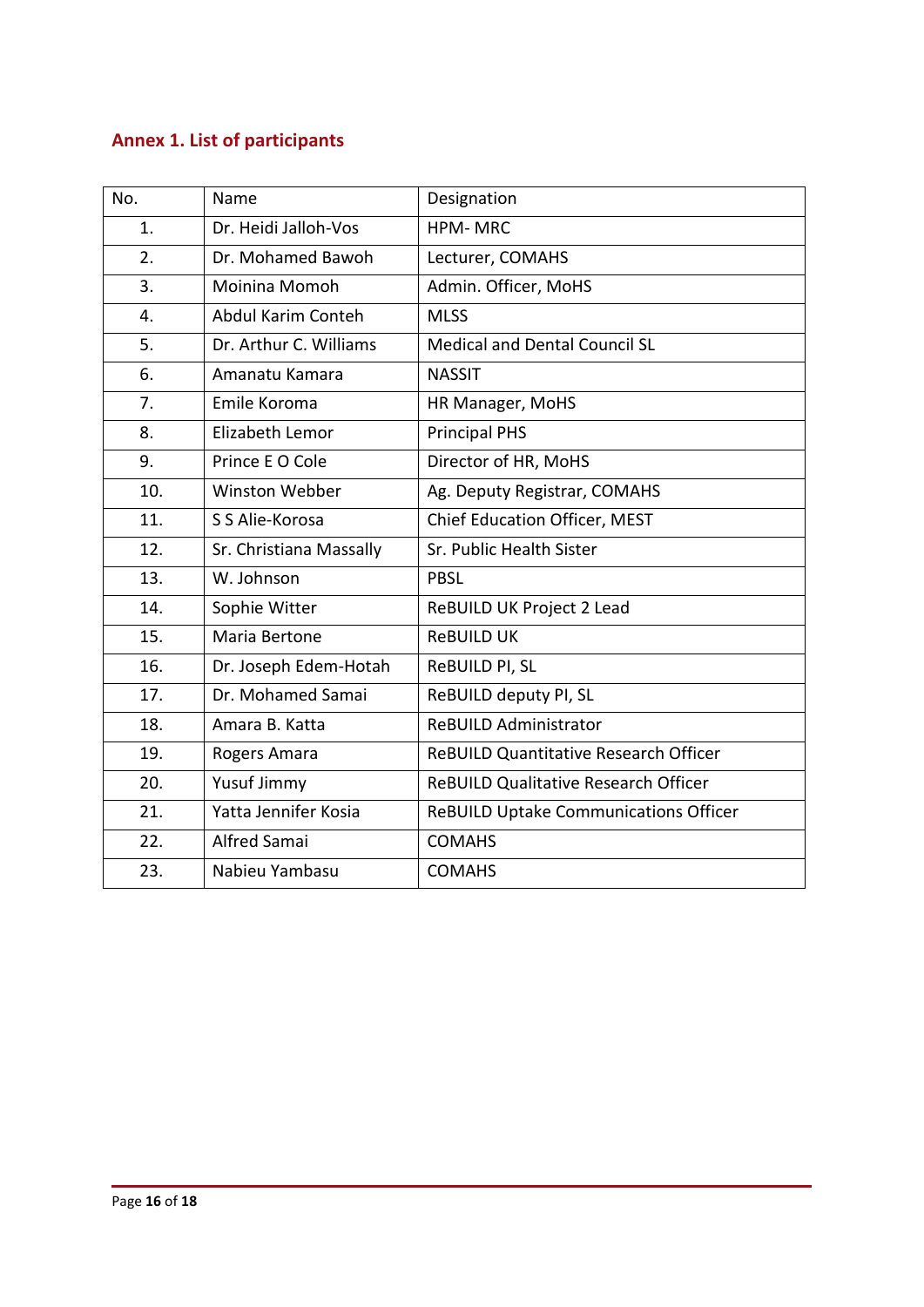## <span id="page-16-0"></span>**Annex 2. Questions for stakeholder mapping exercise, ReBUILD Sierra Leone, health worker incentives research project**

#### **Introduction**

The ReBUILD research programme is focussing on health system development post-conflict, to develop lessons for governments on how to create and sustain fair health systems.

One of the research projects in Sierra Leone focuses on understanding health worker incentives to inform policies on recruitment, retention, distribution and management of health workers.

The objective of the stakeholder mapping is to understand better the key actors who have influenced policy and practices in HRH in Sierra Leone over the post-conflict period. This will help us to identify individuals for more in-depth interviews. It will also help us to target research messages.

To do this, we would appreciate your frank views and brainstorming.

There are no right or wrong answers, and the group may or may not agree on how different groups were positioned. The main thing is to share our views and to see whether or not there is a consensus.

#### Questions

1. Who are the main stakeholders involved in the process of developing policies and practice for human resources for health in Sierra Leone now?

#### Probes:

a. Internal and external

b. Influential individuals and organisations

c. Consider different groups such as government players, development partners, NGOs, outside experts, regional bodies etc.

2. What kinds of roles do they play?

Probes:

a. What is their focus of work and interest?